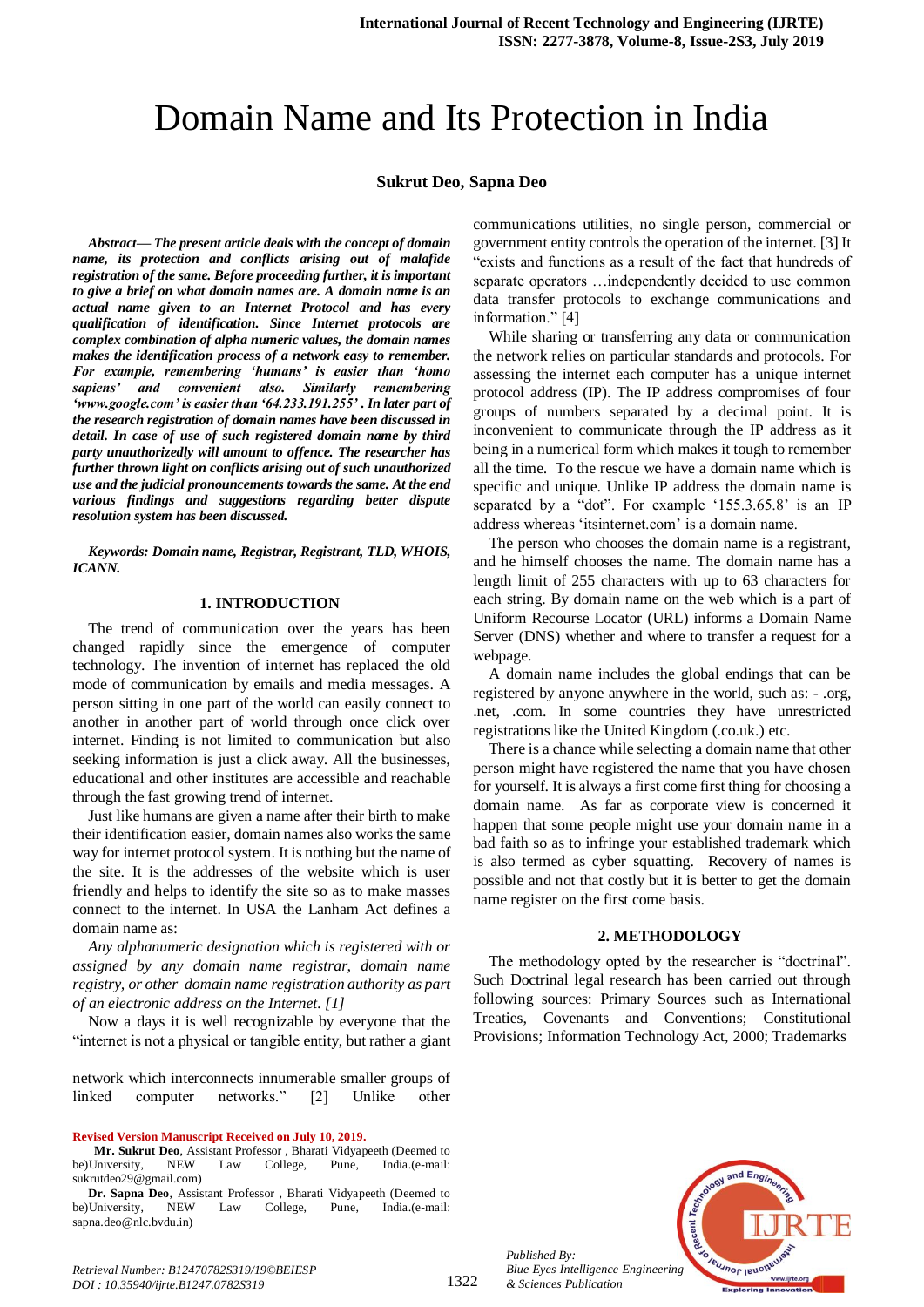Act, 1999; Copyrights Act, 1957; ICANN, WIPO, UNDRP etc.; Reported decisions of the courts and Secondary Sources such as Commentaries and reference books; Journals; Magazines; Newspaper articles; Official Statistics; Internet sources.

### **3. FINDINGS**

## *Getting Registered*

The Internet Corporation for Assigned Names and Numbers (ICANN), the organization charged with overseeing the name and numbers systems of the internet, accredited domain name registrars to delegate the right to use a domain name. The responsibility of maintaining data base of names registered is of the registry. Additionally, a sponsoring organization, the TLD Registry maintains and serves technically each top level domain (TLD). After receiving the information from each domain name receiving registrar, the registry publishes that information using a special service protocol WHOIS. The authorized users of a domain are known as "registrants" or "domain holders". The registry maintains the relationship between the registrants and the registrars.

The complete list of TLD registries is published by the ICANN and one can obtain information pertaining to registrant of a domain name in the WHOIS maintained by various registrars. For the convenience of creating space for new entrants the registrar separates the domain as per their key roles. Such as administrative contact who has a highest level of control over a domain and manages management level of information as to contact information, postal address, name of record etc., of the registrant. Then the technical contact manages the configurations of the domain name and maintaining domain zone records. The billing contact manages the person receiving invoices from the registrant and payment of applicable fees. The name server hosts a domain's resource record.

## *Types of Domain Name*

Following are the few different types of domain names:

## *TLD (Top Level Domains)*

TLD's are the highest level of the domain in the structure of the internet. Few of the TLD's are as follows:-

## *ccTLD (Country Code Top Level Domain)*

it is the category of domain which shows the name of the country. It has a two letter country code indicating where it has been registered.

For instance – <.uk> for United Kingdom <.au> for Australia <.in> for India <.fr> for France <.ca> for Canada

# *gTLD (Generic Top Level Domain)*

the well known generic top level domain are-

**<.com>-** this is for commercial purpose aiming profit.

**<.org>-** these are used by nonprofit organizations main purpose being charity and public awareness.

**<.net>-** the network organizations and internet infrastructure businesses use this.

**<.edu>-** this category is used by the educational institutes.

**<.gov>**- this is used by the government agencies.

**<.mil>**- this is used by the military users.

**<.int>-** this is for the international organizations.

*IDN ccTLD - internationalized country code top-level domains*

This is a top level name with a specifically encoded format which allows it to be getting displayed in special characters.

#### *Second level*

Below the TLD it comes directly, for example..com.au.

## *Third level*

And below the second level comes the third level, for example..domainregistration.com.au.

There's a slight and confusing difference between third level and second level for instance rediffmail.com is considered a second level domain and rediffmail.com.au would be classified as a third level.

## *Sub domain*

This is a part of a higher ranked domain name for instance: example.domainregistrartin.com.au.

#### *Disputes Pertaining to Domain Names*

In today's competitive world everyone wants to be in the race and out way each other. Many biggies companies have found a reputation and success which other competitors might try to hamper or envy. As it's a first come first get thing as far as domain name is concern, a name so lucrative that a company wanted to use for itself but already being taken by another company and that company doing pretty well in the market might lead the company to misuse that name or similar for its own establishment. This leads to infringement of such established trademark. Domain names and trademarks are closely connected. When someone uses domain name similar to others trademarks for gaining profit or selling, this act is known as 'Cybersqatting'.

#### **4. RESULTS AND DISCUSSION**

After undergoing the research it is clear that adopting same or similar domain name as part of brand name or vice versa is an offence. These offences are often termed as 'cybersquatting'. The remedies towards the same have been covered under the provisions of Indian Trademarks Act, 1999 under the laws of passing off. Many judicial pronouncements have been done on the base of such laws. The first case pertaining to cybersqatting in India was Yahoo Inc. v. Akash Arora[5], in this case the defendant launched an identical website to that of plaintiff's renowned Yahoo.Inc and named and registered his website as YahooIndia.com. It was observed by the court that, "it was an effort to trade on the fame of yahoo's trademark. A domain name registrant does not obtain any legal right to use that particular domain name simply because he has registered the domain name, he could



*Published By:*

*& Sciences Publication*